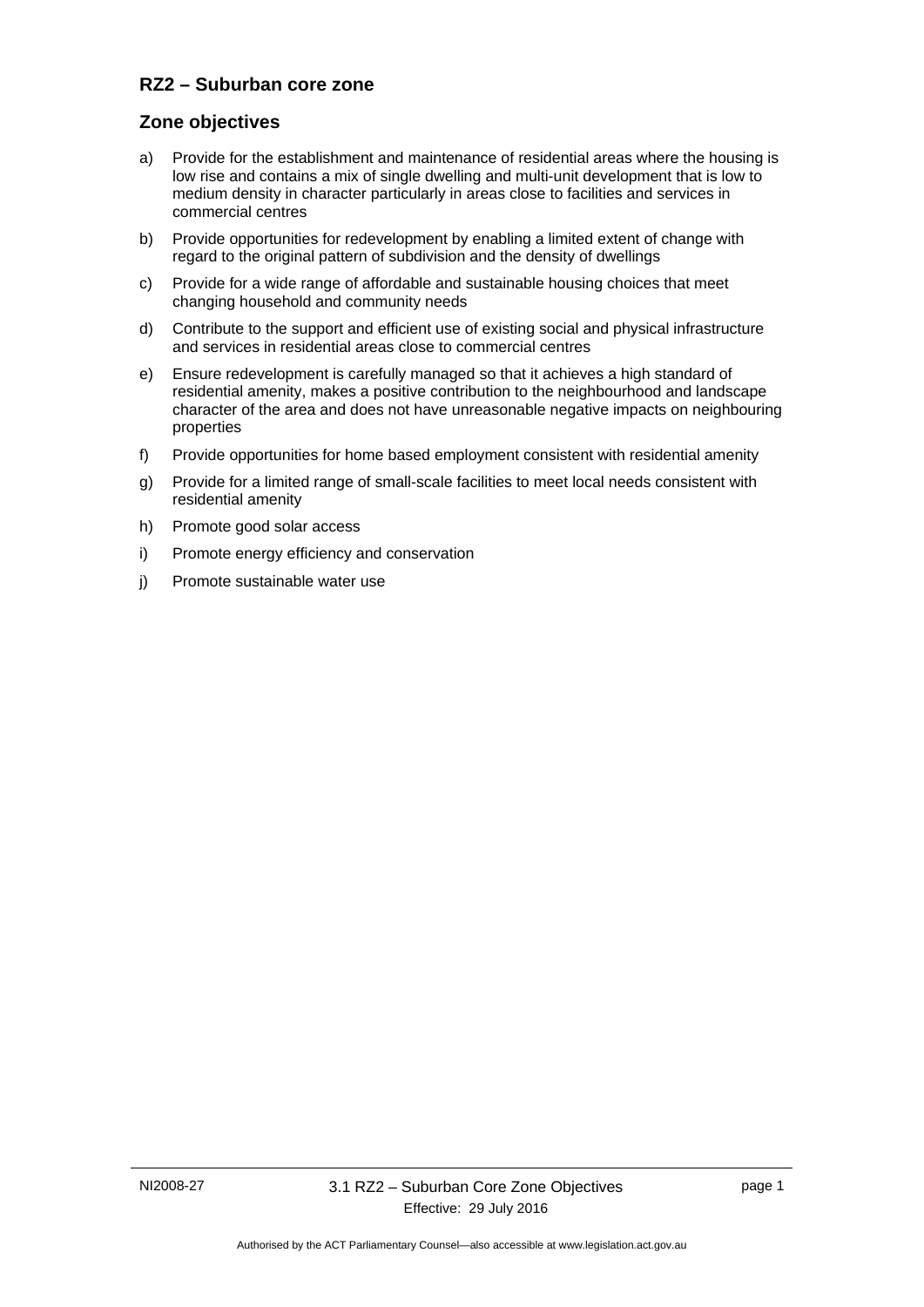# **RZ2 – Suburban core zone development table**

#### **EXEMPT DEVELOPMENT**

Development approval is not required. Building approval may be required. On leased land, development must be authorised by a lease.

Single dwelling housing – new residential land, subject to section 20 and schedule 1 of the Planning and Development Regulation 2008.

Exempt development identified in section 20 and schedule 1 of the Planning and Development Regulation 2008.

#### **ASSESSABLE DEVELOPMENT**

Development application required.

On leased land, development must be authorised by a lease.

**MINIMUM ASSESSMENT TRACK** 

**CODE** 

Development application required and assessed in the code track

#### **Development**

Single dwelling housing that complies with the relevant rules, except where exempted from requiring development approval by section 20 and schedule 1 of the Planning and Development Regulation 2008.

Development specified as additional code track development in a suburb precinct code for land shown on the relevant suburb precinct map

Varying a lease to do one or more of the following:

1. express the number of approved or lawfully erected dwellings

2. remove, relocate or change easements.

#### **MINIMUM ASSESSMENT TRACK**

### **MERIT**

Development application required and assessed in the merit track, unless specified in schedule 4 of the Planning and Development Act 2007 (as impact track)

| <b>Development</b>                                                                                                                                |                                                                                    |
|---------------------------------------------------------------------------------------------------------------------------------------------------|------------------------------------------------------------------------------------|
| ancillary use                                                                                                                                     | parkland                                                                           |
| boarding house                                                                                                                                    | residential care accommodation                                                     |
| child care centre                                                                                                                                 | retirement village                                                                 |
| community activity centre                                                                                                                         | sign                                                                               |
| consolidation                                                                                                                                     | single dwelling housing (where not exempt<br>development or code track assessable) |
| demolition                                                                                                                                        | secondary residence                                                                |
| development specified as additional merit<br>track development in a suburb precinct code<br>for land shown on the relevant suburb<br>precinct map | special dwelling                                                                   |
| guest house                                                                                                                                       | subdivision                                                                        |
| health facility                                                                                                                                   | supportive housing                                                                 |
| home business                                                                                                                                     | temporary use                                                                      |
| minor road                                                                                                                                        | varying a lease (where not code track or<br>impact track assessable)               |
| minor use                                                                                                                                         |                                                                                    |
| multi-unit housing                                                                                                                                |                                                                                    |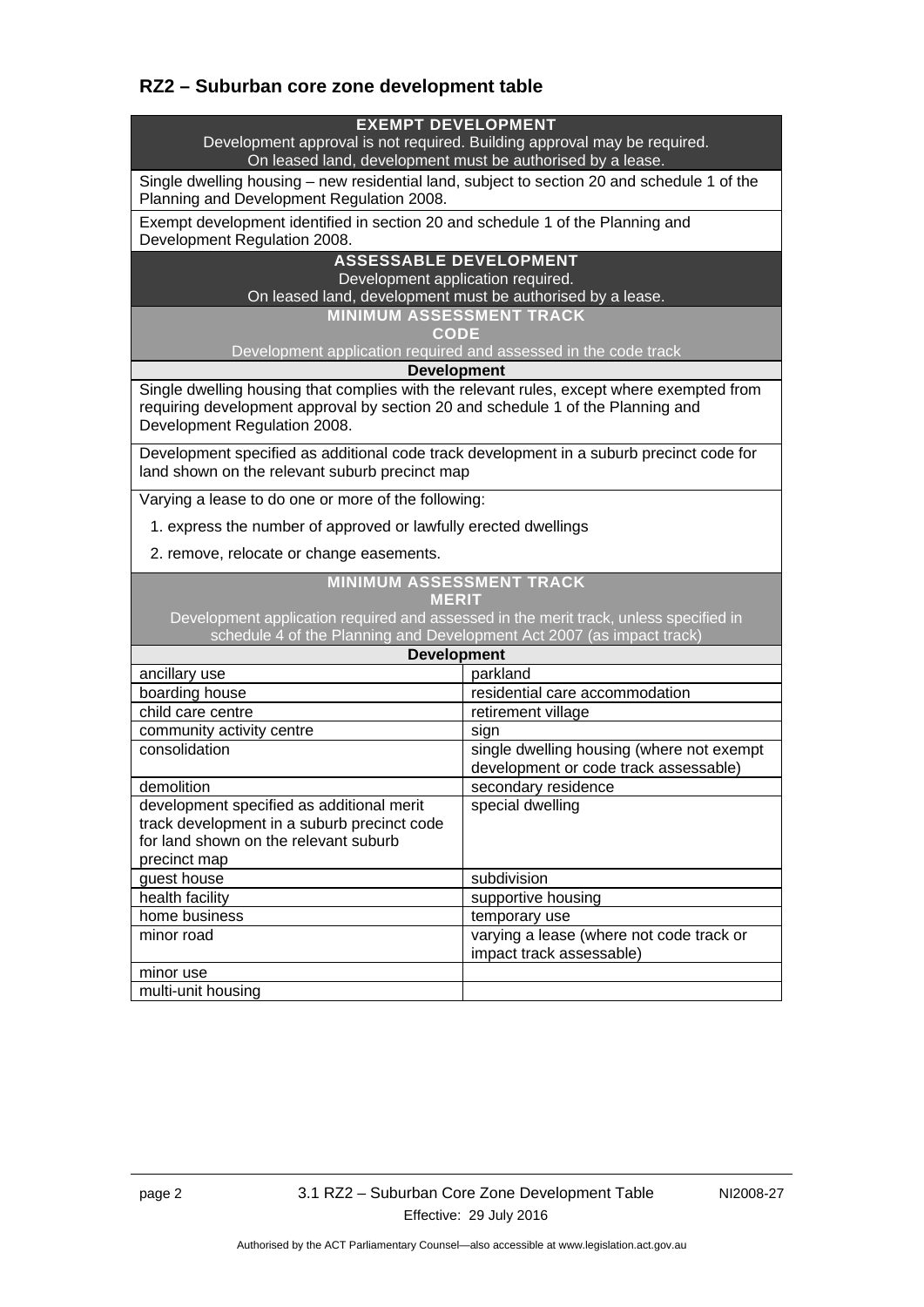| <b>MINIMUM ASSESSMENT TRACK IMPACT</b><br>Development application required and assessed in the impact track                                                                                                                                       |                                        |  |
|---------------------------------------------------------------------------------------------------------------------------------------------------------------------------------------------------------------------------------------------------|----------------------------------------|--|
| 1. Development that is not:                                                                                                                                                                                                                       |                                        |  |
| a. Exempt, code track or merit track development (see section 132 of the<br>Planning and Development Act 2007); or<br>b. Prohibited development, other than development that is permitted under s137 of<br>the Planning and Development Act 2007. |                                        |  |
| Development specified in schedule 4 of the Planning and Development Act 2007 and<br>2.<br>not listed as a prohibited use in this table.                                                                                                           |                                        |  |
| Development that is authorised by a lease and listed as a prohibited use in this table.<br>3.                                                                                                                                                     |                                        |  |
| Development declared under section 124 or section 125 of the Planning and<br>4.<br>Development Act 2007 and not listed as a prohibited development in this table.                                                                                 |                                        |  |
| Varying a lease to add a use assessable under the impact track.<br>5.                                                                                                                                                                             |                                        |  |
| <b>PROHIBITED DEVELOPMENT</b>                                                                                                                                                                                                                     |                                        |  |
| Development listed below is prohibited development except where it is listed elsewhere in                                                                                                                                                         |                                        |  |
| this development table.                                                                                                                                                                                                                           |                                        |  |
| agriculture                                                                                                                                                                                                                                       | liquid fuel depot                      |  |
| airport                                                                                                                                                                                                                                           | mining industry                        |  |
| animal care facility                                                                                                                                                                                                                              | mobile home park                       |  |
| animal husbandry                                                                                                                                                                                                                                  | motel                                  |  |
| aquatic recreation facility                                                                                                                                                                                                                       | municipal depot                        |  |
| bulk landscape supplies                                                                                                                                                                                                                           | nature conservation area               |  |
| business agency                                                                                                                                                                                                                                   | offensive industry                     |  |
| car park                                                                                                                                                                                                                                          | office                                 |  |
| caretakers residence                                                                                                                                                                                                                              | outdoor recreation facility            |  |
| caravan park/camping ground                                                                                                                                                                                                                       | overnight camping area                 |  |
| cemetery                                                                                                                                                                                                                                          | pedestrian plaza                       |  |
| civic administration                                                                                                                                                                                                                              | place of assembly                      |  |
| club                                                                                                                                                                                                                                              | place of worship                       |  |
| communications facility                                                                                                                                                                                                                           | plant and equipment hire establishment |  |
| community theatre                                                                                                                                                                                                                                 | plantation forestry                    |  |
| commercial accommodation unit                                                                                                                                                                                                                     | produce market                         |  |
| corrections facility                                                                                                                                                                                                                              | public agency                          |  |
| craft workshop                                                                                                                                                                                                                                    | public transport facility              |  |
| cultural facility                                                                                                                                                                                                                                 | railway use                            |  |
| defence installation                                                                                                                                                                                                                              | recyclable materials collection        |  |
| development specified as additional                                                                                                                                                                                                               | recycling facility                     |  |
| prohibited development in a suburb precinct                                                                                                                                                                                                       |                                        |  |
| code for land shown on the relevant suburb                                                                                                                                                                                                        |                                        |  |
| precinct map                                                                                                                                                                                                                                      |                                        |  |
| drink establishment                                                                                                                                                                                                                               | religious associated use               |  |
| drive-in cinema                                                                                                                                                                                                                                   | restaurant                             |  |
| educational establishment                                                                                                                                                                                                                         | sand and gravel extraction             |  |
| emergency services facility                                                                                                                                                                                                                       | scientific research establishment      |  |
| farm tourism                                                                                                                                                                                                                                      | serviced apartment                     |  |
| freight transport facility                                                                                                                                                                                                                        | service station                        |  |
| funeral parlour                                                                                                                                                                                                                                   | <b>SHOP</b>                            |  |
| general industry                                                                                                                                                                                                                                  | stock/sale yard                        |  |
| group or organised camp                                                                                                                                                                                                                           | store                                  |  |
| hazardous industry                                                                                                                                                                                                                                | tourist facility                       |  |